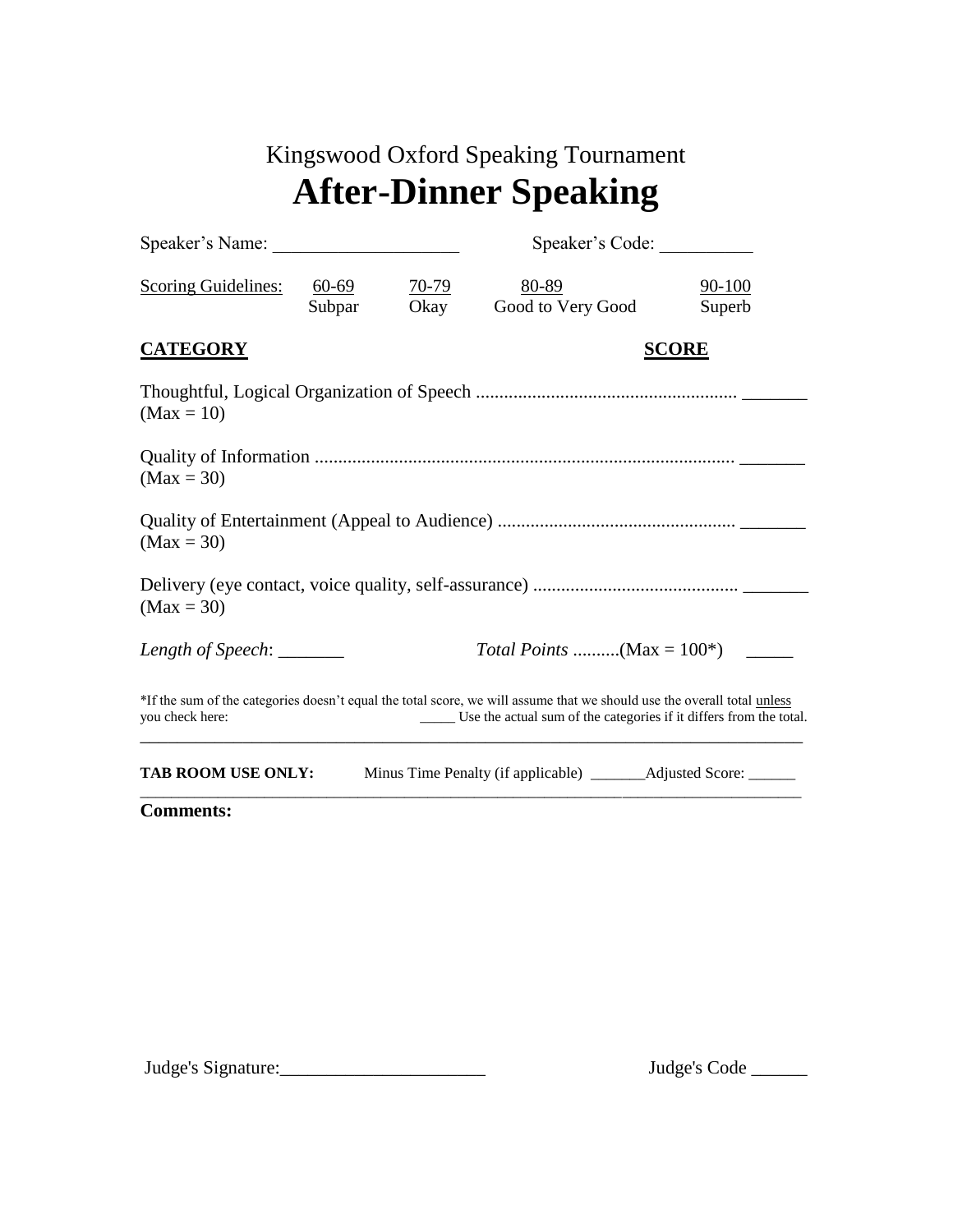## Kingswood Oxford Speaking Tournament **Persuasive Speaking**

| Speaker's Name:                                                                                                                                                                                                  |                   |                 | Speaker's Code:            |                  |  |
|------------------------------------------------------------------------------------------------------------------------------------------------------------------------------------------------------------------|-------------------|-----------------|----------------------------|------------------|--|
| <b>Scoring Guidelines:</b>                                                                                                                                                                                       | $60-69$<br>Subpar | $70-79$<br>Okay | 80-89<br>Good to Very Good | 90-100<br>Superb |  |
| <b>CATEGORY</b>                                                                                                                                                                                                  |                   |                 | <b>SCORE</b>               |                  |  |
| $(Max = 30)$                                                                                                                                                                                                     |                   |                 |                            |                  |  |
| $(Max = 30)$                                                                                                                                                                                                     |                   |                 |                            |                  |  |
| $(Max = 20)$                                                                                                                                                                                                     |                   |                 |                            |                  |  |
| $(Max = 20)$                                                                                                                                                                                                     |                   |                 |                            |                  |  |
| Length of Speech________                                                                                                                                                                                         |                   |                 |                            | $(Max = 100)$    |  |
| *If the sum of the categories doesn't equal the total score, we will assume that we should use the overall total unless<br>you check here:<br>Use the actual sum of the categories if it differs from the total. |                   |                 |                            |                  |  |
| <b>TAB ROOM USE ONLY:</b>                                                                                                                                                                                        |                   |                 |                            |                  |  |

**Comments:** 

Judge's Signature:\_\_\_\_\_\_\_\_\_\_\_\_\_\_\_\_\_\_\_\_\_\_ Judge's Code \_\_\_\_\_\_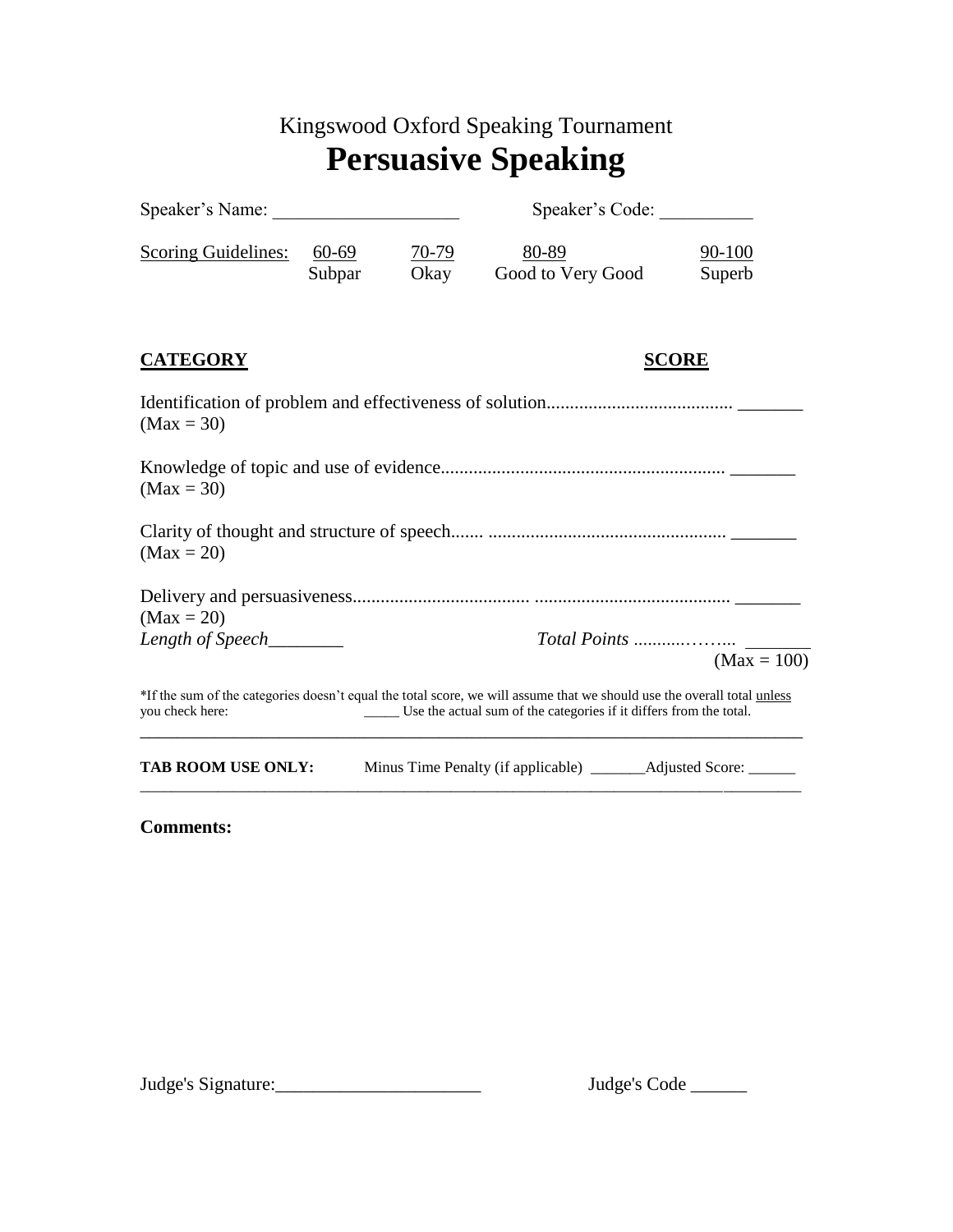| Kingswood Oxford Speaking Tournament |
|--------------------------------------|
| <b>Impromptu Speaking</b>            |

|                            |                        |                      |                            | Speaker's Code:  |  |  |
|----------------------------|------------------------|----------------------|----------------------------|------------------|--|--|
| <b>Scoring Guidelines:</b> | <u>60-69</u><br>Subpar | <u>70-79</u><br>Okay | 80-89<br>Good to Very Good | 90-100<br>Superb |  |  |
| <b>CATEGORY</b>            |                        |                      |                            | <b>SCORE</b>     |  |  |
| $(Max = 30)$               |                        |                      |                            |                  |  |  |
| $(Max = 20)$               |                        |                      |                            |                  |  |  |
| $(Max = 20)$               |                        |                      |                            |                  |  |  |
| $(Max = 30)$               |                        |                      |                            |                  |  |  |
| Length of Speech_______    |                        |                      |                            | $(Max = 100)$    |  |  |
| <b>TAB ROOM USE ONLY:</b>  |                        |                      |                            |                  |  |  |

## **Comments:**

 $\text{Judge's Signature:}\qquad \qquad \text{Judge's Code} \qquad \qquad \text{Judge's Code} \qquad \qquad \text{Judge's Code} \qquad \qquad \text{Judge's Code} \qquad \qquad \text{Judge's Code} \qquad \qquad \text{Judge's Code} \qquad \qquad \text{Judge's Code} \qquad \qquad \text{Judge's Code} \qquad \qquad \text{Judge's Code} \qquad \qquad \text{Judge's Code} \qquad \qquad \text{Judge's Code} \qquad \qquad \text{Judge's Code} \qquad \qquad \text{Judge's Code} \qquad \qquad \text{Judge's Code} \qquad \qquad \text{Judge's Code} \qquad$